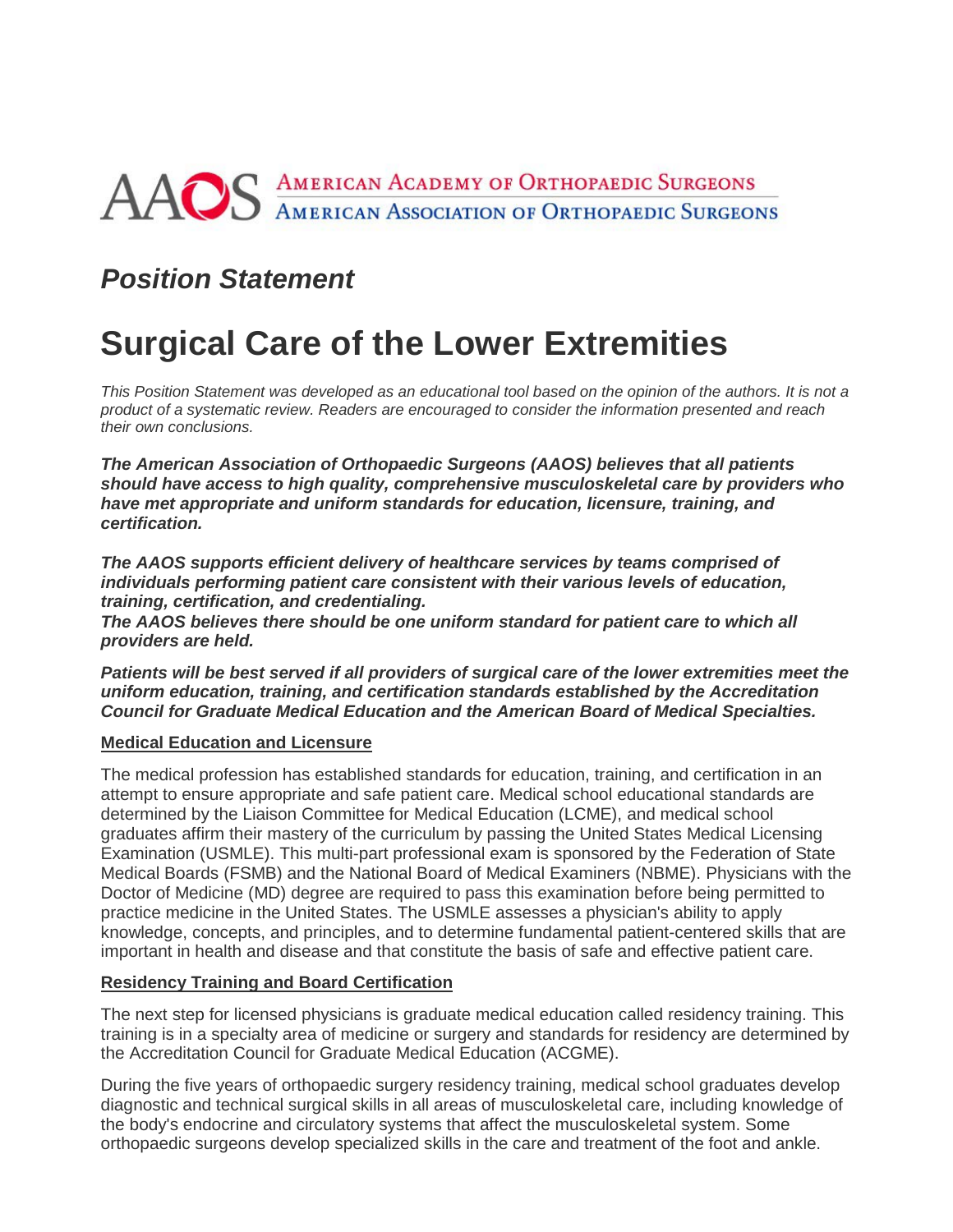#### **Orthopaedic Surgery Board Certification**

Upon completion of residency training, medical doctors affirm mastery in their specialty area by taking and passing an examination developed and administered by one of the twenty-four member boards of the American Board of Medical Specialties (ABMS). The American Board of Orthopaedic Surgery (ABOS) is the only certifying board recognized by the American Board of Medical Specialties (ABMS) to certify medical doctors as orthopaedic surgeons. Since 1960 the ABOS has required five years of post-graduate residency education. Doctors of Osteopathic Medicine (DOs) have an equivalent track of nationally recognized uniform residency training standards and board certification exams. The American Osteopathic Board of Orthopedic Surgery (AOBOS) is the only board that certifies DOs as orthopaedic surgeons.

#### **Doctors of Podiatric Medicine (DPMs) and Podiatric Education**

Podiatrists (DPMs) provide medical and surgical care of the foot and ankle and have long been considered limited licensed practitioners of foot care. While colleges of podiatric medicine have taken steps to develop educational curriculums that parallel medical schools and suggest equivalency, podiatric education does not yet meet the nationally recognized uniform standards for medical (MD and DO) education and podiatric graduates are not eligible to take the USMLE to attain an unlimited license to practice medicine.

#### **Expansion of Podiatric Scope of Practice**

In recent years in the United States the podiatric community has pushed for expansion of the podiatric scope of practice through state legislative, regulatory and judiciary channels. The stated goal of the American Podiatric Medical Association is by 2015 to have "podiatrists being defined as physicians who treat patients in the physician's specialty without restrictions." This will require that "state laws need to be changed to include podiatric physicians in the physician scope of practice within a uniform scope of practice. This process will require significant legislative and regulatory change."1

In many but not all states, the practice of podiatry has been expanded to include more complex operative treatment of the ankle and lower leg. Unfortunately, in most of the states with expanded podiatric scope, all DPMs are legally allowed to surgically treat ankle and lower leg pathology, including DPMs without post-graduate residency training, those with non-surgical post-graduate residency training, and those with no or limited training in ankle surgery.

Podiatric education and training today is variable, and a number of boards certify in specific areas of podiatry with standards that continue to evolve. The varying requirements have resulted in a range of limited licensed practitioners with varied training and skills. This, coupled with the continued push to legally expand podiatric scope of practice outside of accepted medical education and training standards, creates confusion for patients and the public, including state government officials responsible for oversight for scope of practice and hospitals with responsibility for credentialing and privileging medical providers.

It is the position of the American Academy of Orthopaedic Surgeons that:

- 1. *Nationally recognized, uniform educational standards widely accepted by the medical profession are an essential means of educating and certifying medical practitioners to provide safe and effective patient care and are essential to maintain the public trust.*
- 2. *Patients will be best served if all providers of surgical care of the lower extremities meet the uniform education, training, and certification standards established by the Accreditation Council for Graduate Medical Education and the American Board of Medical Specialties.*

*The AAOS calls on all interested parties to work toward this single, uniform standard.*